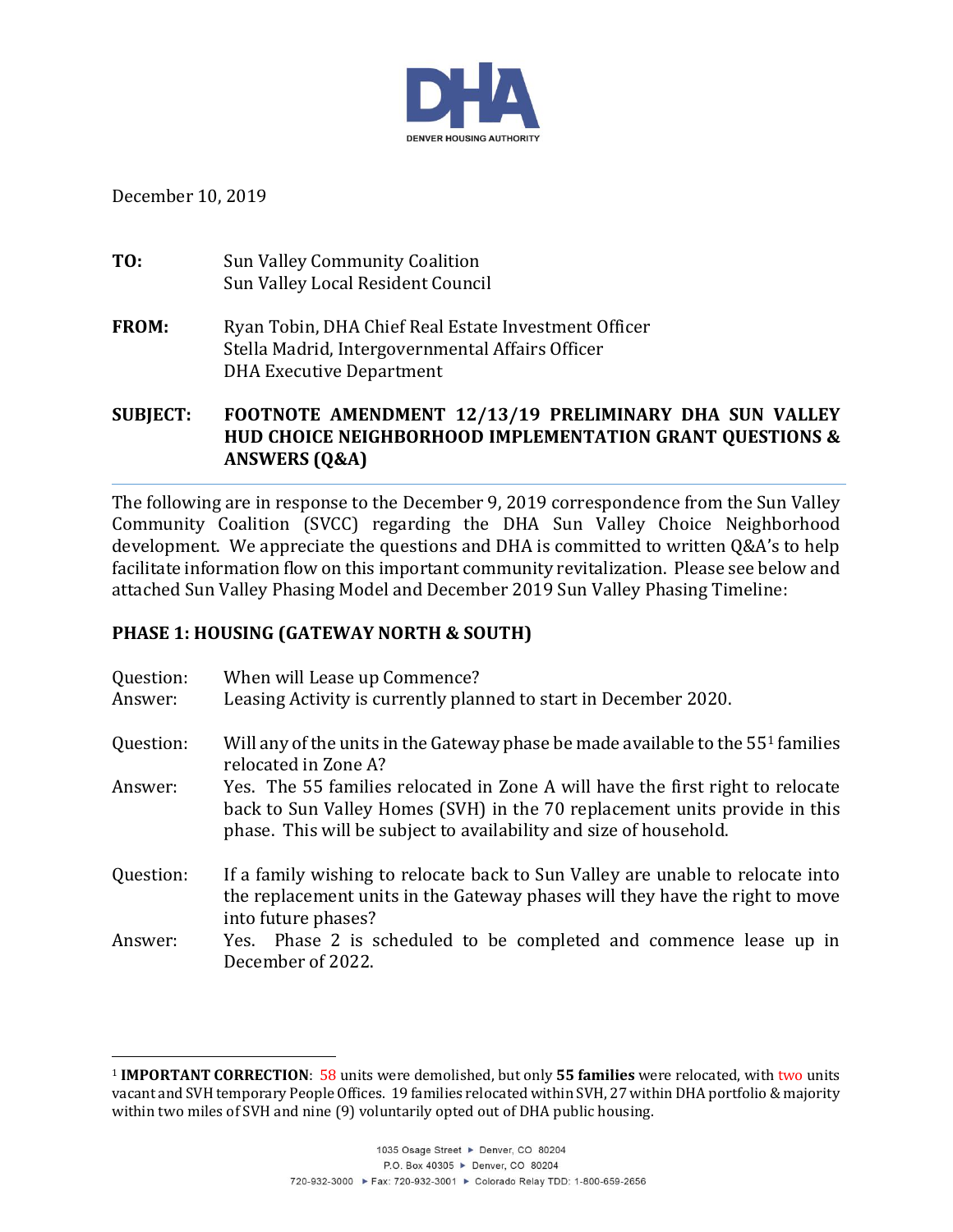- Question: Will families impacted by Zone B demolition be able to relocate into Gateway North or South?
- Answer: Yes. The number of available units will be determined by how many families return from the first relocation phase.

# **PHASE 2: (13TH REALIGNMENT)**

- Question: What is the timeline associated with the 13<sup>th</sup> Avenue Realignment?
- Answer: Design and Engineering is underway and ongoing. Stakeholder input including neighboring/impacted property owners will continue through April of 2020? Concept designs are anticipated to be discussed in mid-late January 2020.
- Question: What is the construction timeline, including street closures?
- Answer: DHA anticipates construction to commence in November of 2020 and be completed in December of 2022. Street closures, logistics, etc. will be discussed between March 2020 and September 2020 with the selected contractor to minimize impacts to the community/impacted property owners during construction.

## **PHASE 2: HOUSING (GREENHAUS & THRIVE)**

| Question:<br>Answer: | When will the site plan be complete?<br>Site plan and entitlements (including alley improvements are scheduled for<br>completion by October 2020. |
|----------------------|---------------------------------------------------------------------------------------------------------------------------------------------------|
| Question:            | When will a meeting be scheduled with impacted neighbors/property<br>owners?                                                                      |
| Answer:              | Mid-late January 2020                                                                                                                             |
| Question:            | When will lease-up commence?                                                                                                                      |
| Answer:              | Leasing for Phase 2 is planned for December 2022                                                                                                  |

## **DHA LAND SALES:**

Question: When do you anticipate land be ready for sale? Answer: DHA anticipates marketing land for sale in Sun Valley in Q4 2023.

### **RESIDENT RELOCATION:**

| Question:<br>Answer: | When will resident relocation commence in Phase B of demolition?<br>Resident relocation will commence in May of 2020. |
|----------------------|-----------------------------------------------------------------------------------------------------------------------|
| Question:            | Will families be able to remain in Zone C Demolition during construction of<br>Phase 3?                               |
| Answer:              | Yes.                                                                                                                  |